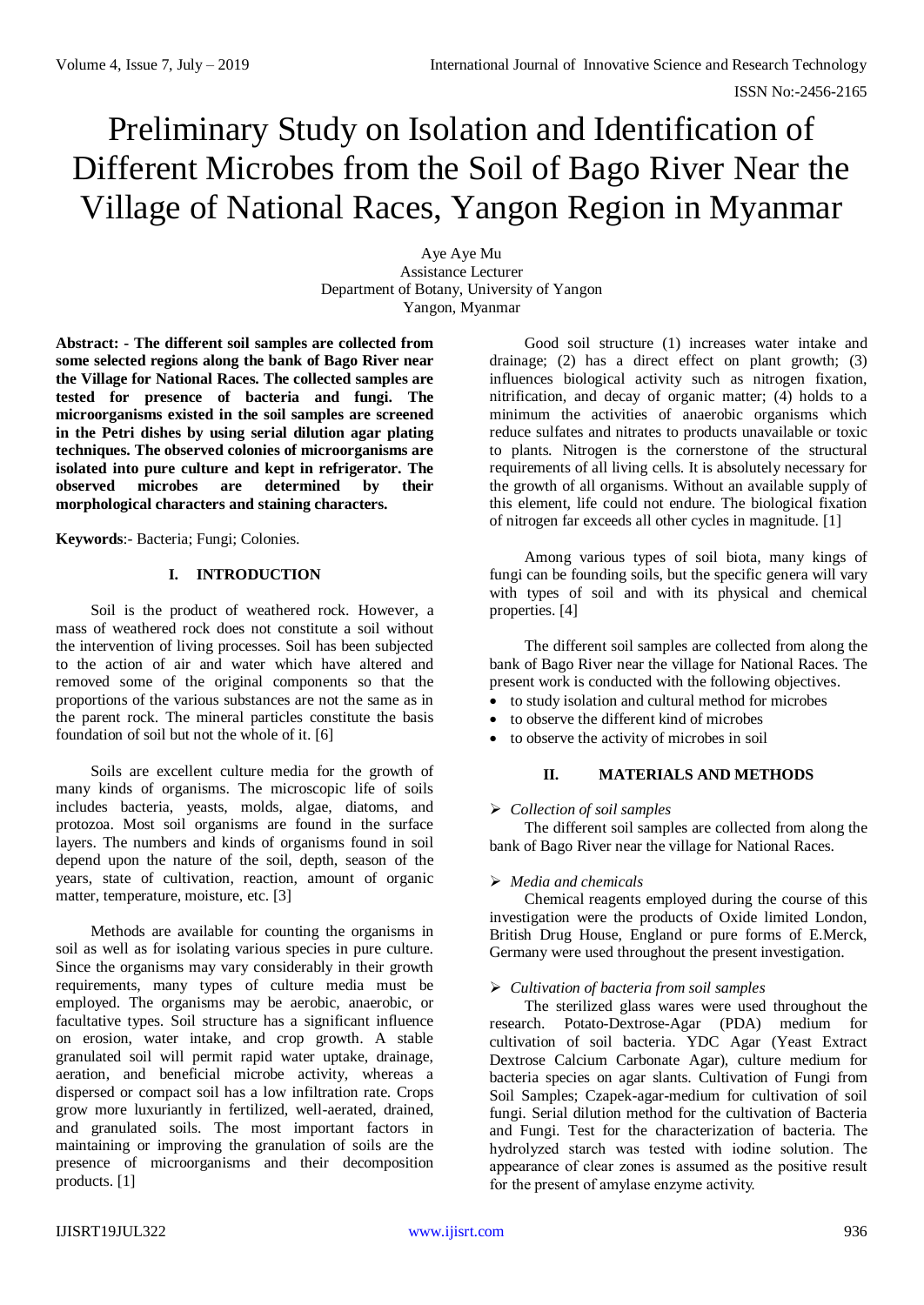The pure isolated fungi species were mounted on the clear glass slides and stained with lactophenol cotton blue by Needle-mounted method. The phenol crystals were dissolved in the liquid by gently warming and the dye was added into solution. [5] [2]

### **III. RESULTS**

The collected soil samples from the bank of Bago River consisting largely of mixed species of soil organisms were isolated into pure culture. Isolated was carried out by serial dilution plate methods.

## *A. Isolation of bacteria from muddy soil samples*

The different soil samples were collected and screened for soil organisms remaining bacteria and fungi. A few numbers of bacteria colonies were developed after 24 hours' incubation and fungal colonies were appeared after 72 to 96 hours' incubation. The resulting plates were sub cultural for 3 to 4 times to get pure cultural isolated. Five numbers of bacteria isolates and three number of fungal isolated were recovered from the investigation area of Bago River.

Soil serial dilution of  $10^0$  and  $10^{-5}$  produced must of the isolated. In this study, *Pseudomonas* sp. was recovered from 10-9 dilution and *Bacillus* sp. was obtained from 10-3 cultures.

## *B. Characterization and Identification of Bacterial isolates*

Cultural staining characteristics of each bacterial isolates were given in (Table 1).

The biochemical test for *Pseudomonas* sp. was listed in (Table 3). The test showed that all isolated were able to grow in aerobic condition. Four out of three were isolated aerobic negative long, rod shaped bacilli. One was aerobic gram positive and was aerobic, gram positive cocci. Gram negative rod noted as isolate No.3 were aerobic, motile rod, catalase positive, fermented especially cellobiose and fructose. It utilized citrate, reduced nitrate and hydrolyzed starch. Some of these characters were the genus *Pseudomonas* sp. and that isolate No.3 may be considered as *Pseudomonas* sp.

According to the cultural characteristics and micrograph, the isolate No.1 was aerobic, gram positive, longer rods. It may be assumed as the genus *Bacillus* sp. Similarly, isolate No.2 was aerobic, gram positive and spherical shape. It may be considered as *Staphylococcus* sp. Isolate No.4 was aerobic, gram negative spherical rod shape (cocco or coccobacilli). Isolate No.5 was aerobic, gram negative, rod shape which are forming as filamentous (filamentous bacteria). These two isolates were not yet clarified in this study.

### *C. Characterization and Identification of fungal isolates*

Cultural characteristics of fungal isolate obtain from the bank of Bago River were given in (Table 2). All isolates were able to grown in both anaerobic conditions. Three isolates were black smoky and velvety, blue green velvety, white with blue green discrete colony were recovered.

According to the cultural characteristics and micrograph isolate No.1 was showed the presence black colored colonies. Colonies have a powdery appearance, branched and septate. The hyphae enlarge at the apices to form unbranched conidiophores, conidia 1-celled, globose often black colored in mass. These characters were the same as the genus *Aspergillus niger* and thus isolate. No.1 may be assumed as *Aspergillus niger*. Similarly, whitish blue green, forming as discrete colonies colony noted as isolate No.2 was showed the presence of colorless smooth conidiophores vesicles globose, ovate or elliptical, with radiate stigmata. Conidial heads hemispherical to globose, usually green or blue green, conidia globose to sub globose. These characters were resembled as the genus *Aspergillus* sp. and thus isolate No.2 may be assumed as *Aspergillus* sp.

In addition, the isolate No.3 was showed blue green velvety colonies. Conidiophores upright, simple, terminating in a globose. Conidia 1-called, globose blue green colored in mass. These characters were the same as the genus *Aspergillus* and thus isolate No.3 may be assumed as *Aspergillus* sp.

| Sr. No. | Isolate<br>No. | Cell structure                  | Number of bacteria    | Color of<br>colony | Gram staining<br>reaction | Locality                         |
|---------|----------------|---------------------------------|-----------------------|--------------------|---------------------------|----------------------------------|
|         |                | Long rod                        | Bacillus sp.<br>Cream |                    | Positive                  | 10 ft from bank of<br>Bago River |
| 2       | $\mathfrak{D}$ | Spherical                       | Staphylo-coccus sp.   | White              | Positive                  | 10 ft from bank of<br>Bago River |
| 3       | 3              | Short rod                       | Pseudom-onassp.       | Cream              | Negative                  | 10 ft from bank of<br>Bago River |
| 4       | 4              | Spherical rod<br>(Coccobacilli) | Not identified        | Cream              | Positive                  | 10 ft from bank of<br>Bago River |
| 5       |                | Filament-ous<br>bacteria        | Not identified        | Cream              | Negative                  | 10 ft from bank of<br>Bago River |

Table 1:- Cultural and staining characteristics of Bacterial isolates from soil samples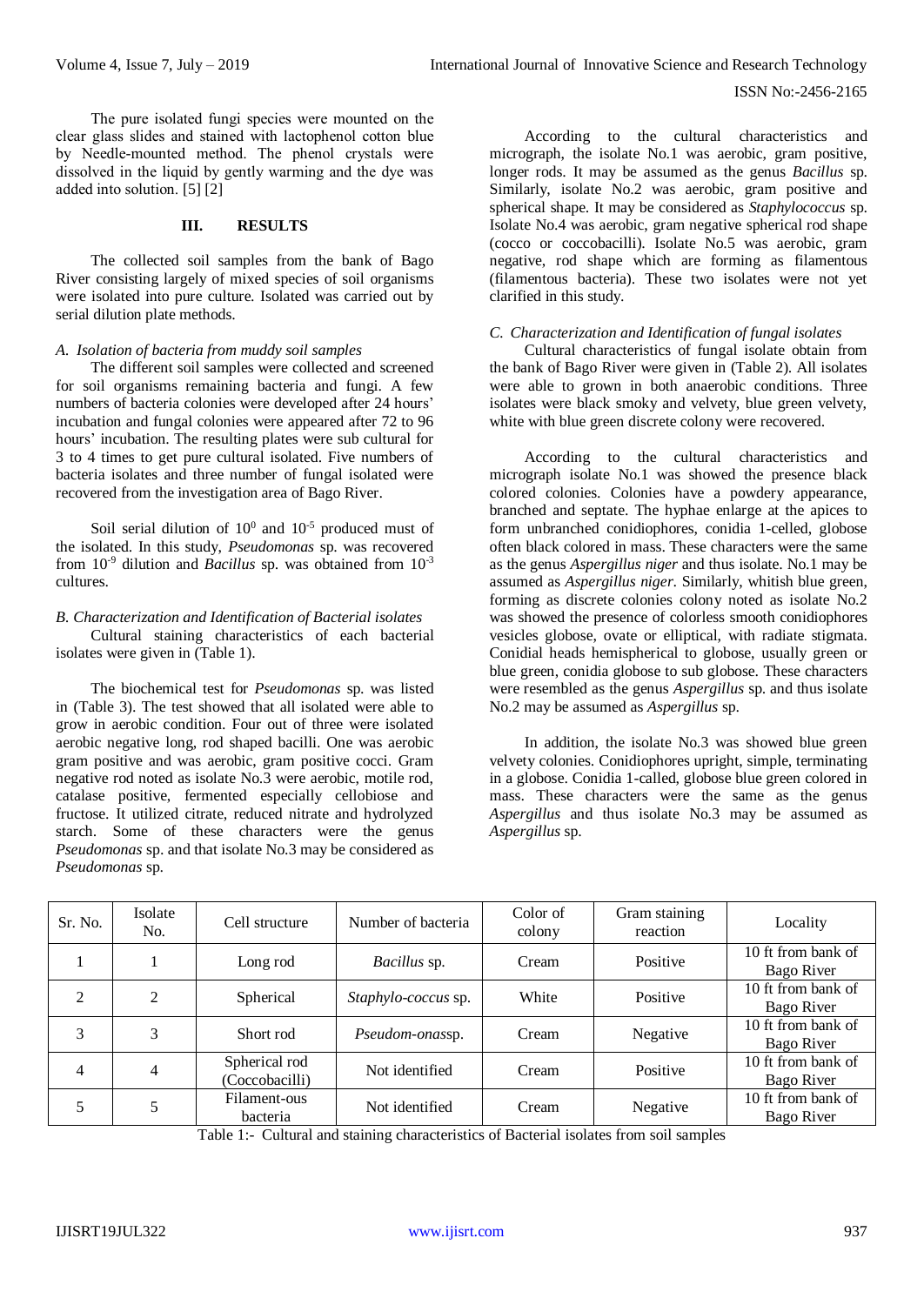| Sr.<br>No. | Isolate<br>number | Name of colony         | Colour of colony         | Septate<br>hypha | Conidia and Conidio-<br>phore | Locality                         |
|------------|-------------------|------------------------|--------------------------|------------------|-------------------------------|----------------------------------|
|            |                   | Aspergillus<br>niger   | <b>Black</b>             | Present          | Smooth and distinct           | 10 ft from bank of Bago<br>River |
| 2          | 2                 | Aspergillus sp.        | White with blue<br>green | Present          | Smooth and distinct           | 10 ft from bank of Bago<br>River |
|            |                   | <i>Aspergillus</i> sp. | Blue green               | Present          | Smooth and distinct           | 10 ft from bank of Bago<br>River |

Table 2:- Cultural characteristics of Fungal isolates from soil samples

| No. | <b>Biochemical Test</b>    | Pseudomonas sp. |
|-----|----------------------------|-----------------|
|     | Growth at 41°C             |                 |
|     | Starch Agar Medium         |                 |
|     | <b>Catalase Test</b>       |                 |
|     | Carbon sources for growth; |                 |
|     | Cellobiose                 |                 |
|     | Fructose                   |                 |
|     | Nitrate Reduction          |                 |
|     | Citrate Utilization        |                 |

Table 3:- Biochemical test for identification of bacteria(*Pseudomonas sp.*) from soil samples in National Races Village

| pH Soil:         | EC                      |                    |             | Exchangeable cations |     |           | <b>Available Nutrients</b> |           |
|------------------|-------------------------|--------------------|-------------|----------------------|-----|-----------|----------------------------|-----------|
| Water<br>(1:2:5) | Soil:<br>Water<br>(1:5) | Text-ure           | Total $N_2$ | Ca                   | Mg  | Na        |                            | $K_2O$    |
|                  |                         |                    |             |                      |     |           |                            |           |
| Slightly acid    | High                    | Silty clay<br>loam | Very low    | High                 | Low | Very high | Very high                  | Very high |

Table 4:- Myanmar Agriculture Service (Land Use) Interpretation of Results

# **IV. DISCUSSION AND CONCLUSION**

In the present studies, the muddy soil samples were collected at equal distance of (10ft) from each other at the bank of Bago River near the National Races village. In this study, the observation was made on the morphological and biochemical studies of soil organisms distributed in the selected areas of Bago River. Eight isolates, of which five bacterial isolates and three fungal isolates were obtained. These isolates were considered as *Bacillus* sp., *Pseudomonas* sp., *Staphylococcus* sp., *Aspergillus niger* and *Aspergillus* sp..

Among these only one isolate of *Pseudomonas* sp. was carried out on their biochemical tests. Biochemical tests were enzyme activity of *Pseudomonas* sp. These tests were growth of 41ºC, Starch agar media, Catalase test, Carbon source of cellobiose and fructose, Nitrate reduction and Citrate utilization. All tests were original colors of reagent change each respective color.

According to the cultural staining characteristics and biochemical examination, the genus of *Pseudomonas* sp. studied were aerobic, motile, catalse positive, fermented carbohydrate, especially cellobiose and fructose. It hydrolyzed starch, utilized citrate, reduce nitrate. According to the cultural, characteristics one isolate of black colony may be assumed as *Aspergillus niger*. It has simple, unbranched conidiophores, smoky, the colony of black colors, conidia 1 celled and globose. The soil types from Bago River were classified in Myanmar Agriculture Service (Land Use) depending on their results, the soil pH- 6.1.

According to the results  $Ca^{++}$  (11.26), Mg<sup>++</sup> (0.80), mill mole/100 gm,  $K^+$  (0.96) meq / 100 gm, P (42.44) and  $K<sub>2</sub>O$  (45.15) mg/100 gm. The soil texture showed silty clay loam. Among the bacterial culture isolates existed in muddy soil from Bago River area, five bacterial isolates have been considered in genus level. Other bacterial isolates not yet clarified have been studied. It was due to the bacterial isolates show similarities in their morphology.

Bago River near the Village of National Races Bago River is untouched area for the microbial research work. So from this muddy soil can provide desirable microorganisms, useful for industrial, horticultural, medicinal and enzymatically purpose. In this study, Microorganism especially bacteria and fungi which occur in soil are collected, isolated and reported as research paper.

Therefore, the young scientists who specializing in soil microbiology carry out more research works which can benefit the production of useful materials for the development of Myanmar.